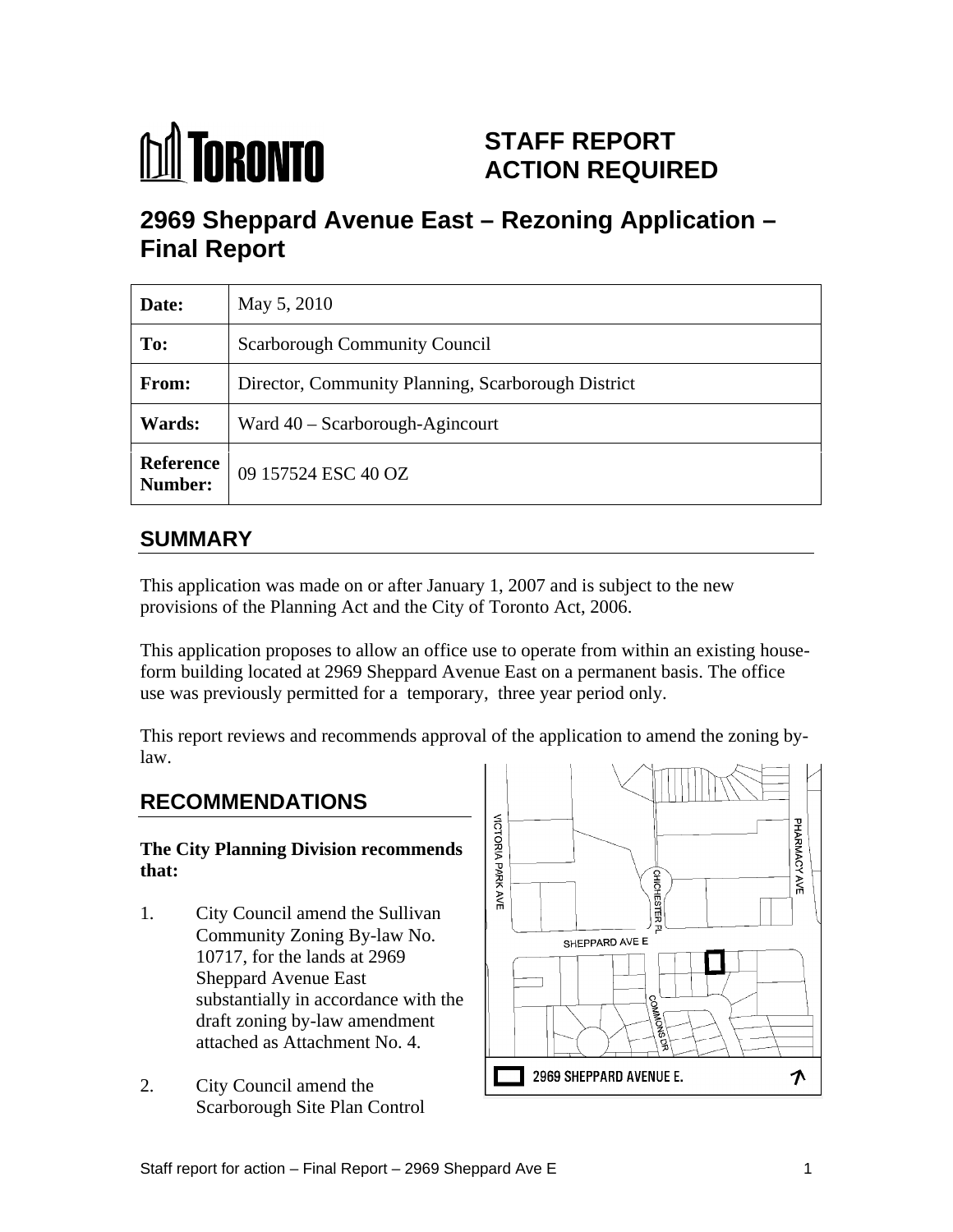Bylaw No. 21319 substantially in accordance with the draft site plan control bylaw attached as Attachment No. 5.

3. City Council authorize the City Solicitor to make such stylistic and technical changes to the draft zoning by-law amendment and draft site plan control by-law as may be required.

#### **Financial Impact**

The recommendations in this report have no financial impact.

#### **DECISION HISTORY**

In 2006, Council approved an application to rezone the property to permit the existing residential dwelling on site to be used for office purposes for a temporary three (3) year period. By-law No. 881-2006 was passed on September 27, 2006. The related staff report can be found at

<http://www.toronto.ca/legdocs/2005/agendas/committees/sc/sc050705/it012.pdf>

#### **Nearby Applications**

A rezoning application was recently filed to permit a physiotherapy clinic and associated office uses to operate from within an existing single detached dwelling at 2967 Sheppard Avenue East, which abuts the site to the west, for a temporary three (3) year period. The related staff report can be found at

<http://www.toronto.ca/legdocs/mmis/2009/sc/bgrd/backgroundfile-21352.pdf>

The Ontario Municipal Board (OMB), in 2009, approved the permanent use of a former residential dwelling located at 3717 Sheppard Avenue East for a dental office. The dental office was first established in 2001 as a temporary use. Council approved two subsequent rezoning applications to extend the temporary use permission for two additional three year periods. The last extension, however, was appealed to the OMB by an adjacent owner. At the hearing, the owner requested to have the site rezoned on a permanent basis. The Board dismissed the appeal and approved the dental office use on a permanent basis, in large part given the use had operated from the site for 8 years and the City had already approved three successive three-year terms.

#### **ISSUE BACKGROUND**

#### **Proposal**

The existing residential dwelling on site is currently being used for commercial office purposes as permitted by the temporary use by-law enacted by Council in 2006. The site was improved to introduce a circular driveway, on-site parking and landscaping. The temporary use by-law restricts the office uses to the existing building and requires that at least three parking spaces be provided.

Temporary use by-laws may only be in effect for a maximum of three years. The approved three year period expired on September 27, 2009 and the applicants would like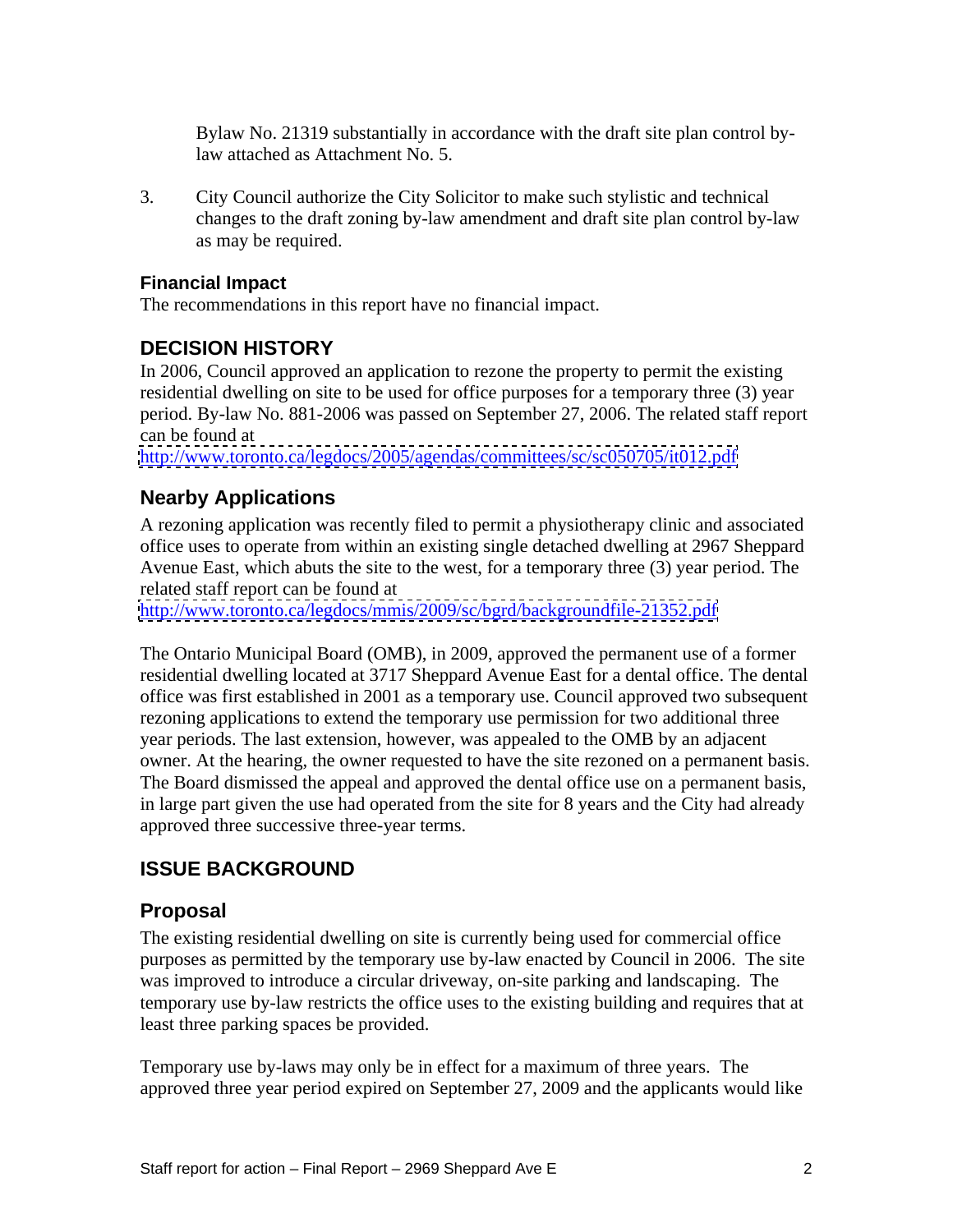to continue operating from the site on a permanent basis. No changes to the existing building, access, parking or landscaping are proposed.

## **Site and Surrounding Area**

The property is approximately 703.6 square metres (0.17 acres) in lot area and has approximately 22.86 metres (75 feet) of frontage on the south side of Sheppard Avenue East.

A side split, single detached residential dwelling is located on the property. A circular driveway exists which provides a single inbound and single outbound access to Sheppard Avenue East together with a minimum of three on-site parking spaces. These improvements were made in accordance with the temporary zoning by-law permissions granted in 2006 (see Decision History).

Abutting uses are as follows:

- North: High Density residential on the north side of Sheppard Avenue East.
- South: Single detached residential dwellings located on Foxhill Road.
- East: Single detached residential dwelling located on the south side of Sheppard Avenue East.
- West: Single detached residential dwelling currently being used for a physiotherapy clinic and related office uses (see Decision History).

#### **Provincial Policy Statement and Provincial Plans**

The Provincial Policy Statement (PPS) provides policy direction on matters of provincial interest related to land use planning and development. The PPS sets the policy foundation for regulating the development and use of land. The key objectives include: building strong communities; wise use and management of resources; and, protecting public health and safety. City Council's planning decisions are required to be consistent with the PPS.

The Growth Plan for the Greater Golden Horseshoe provides a framework for managing growth in the Greater Golden Horseshoe including: directions for where and how to grow; the provision of infrastructure to support growth; and protecting natural systems and cultivating a culture of conservation.

City Council's planning decisions are required by the Planning Act, to conform, or not conflict, with the Growth Plan for the Greater Golden Horseshoe.

#### **Official Plan**

The lands are designated "Neighbourhoods" on the Land Use Plan with an "Avenues" overlay on the Sheppard Avenue properties as shown on the Urban Structure Map (Map 2).

"Avenues", generally, are areas where new growth opportunities occur along major streets where there are major reurbanization opportunities supported by public transit.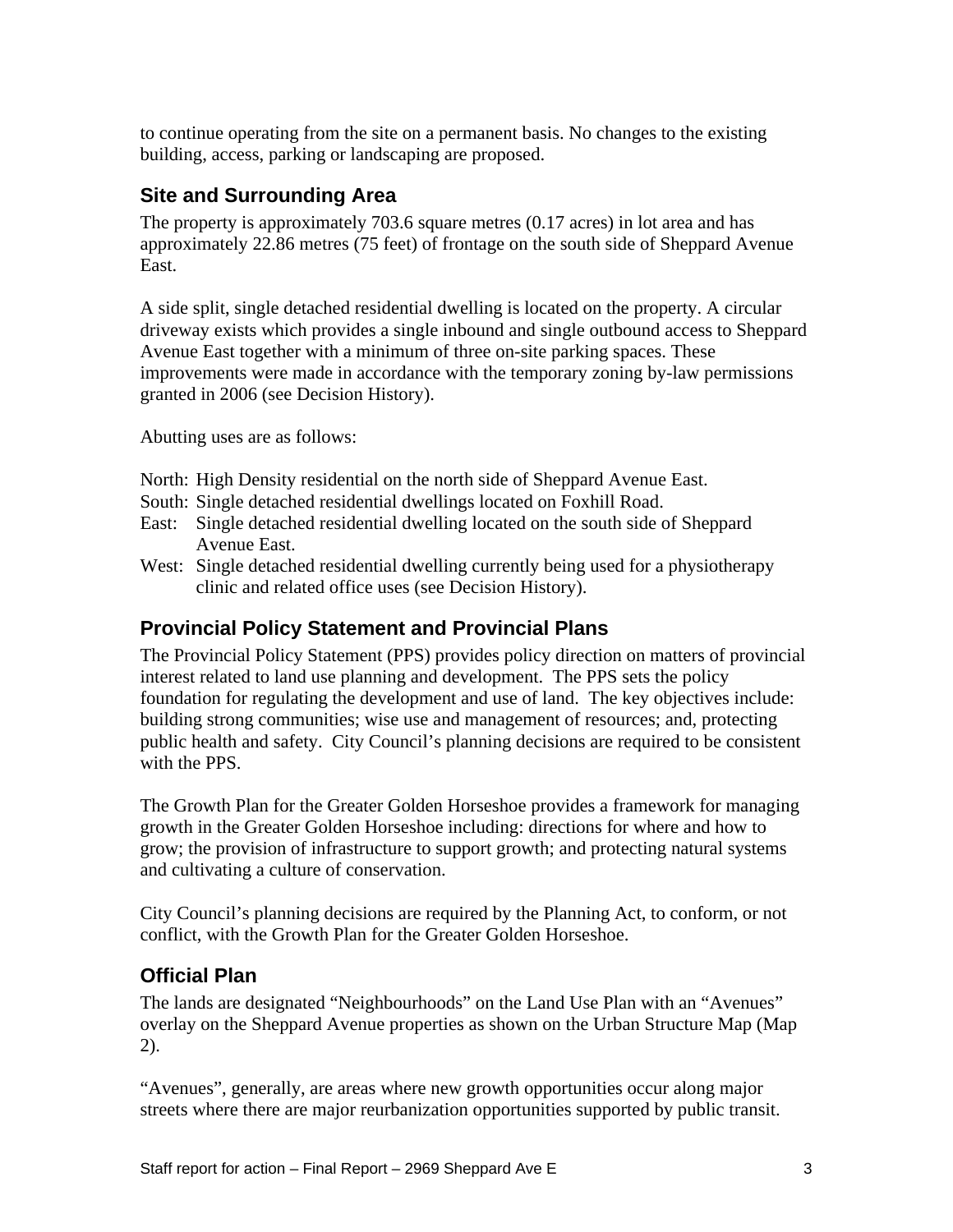"Neighbourhoods" are considered physically stable areas made up of residential uses in lower scale buildings such as detached houses and townhouses. Parks, low scale local institutions, home occupations, cultural and recreational facilities and small-scale retail, service and office uses are also provided for. An official plan amendment is not required.

# **Zoning**

The property is zoned Single Family Residential (S) under the Sullivan Community Zoning By-law No. 10717, as amended, of the former City of Scarborough. Single family dwellings, domestic or household arts and private home daycare uses are permitted. Bylaw No. 881-2006 permitted an office use within the existing houseform building for a temporary, three year period. This by-law permission expired on September 27, 2009.

# **Site Plan Control**

The property is not located within a site plan control area. Prior to the zoning by-law being enacted to permit the use on a temporary basis, the applicants were required to submit a site plan to the satisfaction of the Director, Community Planning, East District. Improvements were subsequently made to the site, including front yard landscaping, in accordance with this plan which is included as Attachment 1 to this report.

Given the use is now proposed to be permitted on a permanent basis, staff now recommend that the site be placed under site plan control in the event any future improvements/alterations are proposed. Accordingly, a draft site plan control by-law, placing the lands under site plan control, is included as Attachment 5 to this report.

# **Transit City Light Rail Plan – Sheppard East LRT**

The Sheppard East LRT is proposed to extend from Don Mills station east to Meadowvale Road. Detailed engineering of selected segments is underway and construction has started. Once completed, the Sheppard East LRT will provide an enhanced level of public transit within the Sheppard Corridor and a direct connection to the Sheppard Subway.

# **Reasons for Application**

The existing zoning on the site only permits an office use for a temporary three (3) year period. This approval expired in September 2009. The applicants wish to continue the office operation and have applied to permit this use on a permanent basis.

#### **Community Consultation**

A community consultation meeting was held on November 16, 2009. One local resident attended who did not support the proposal due to the amount of front yard paving and the precedent it would set for similar lots in the immediate area that front on Sheppard Avenue East.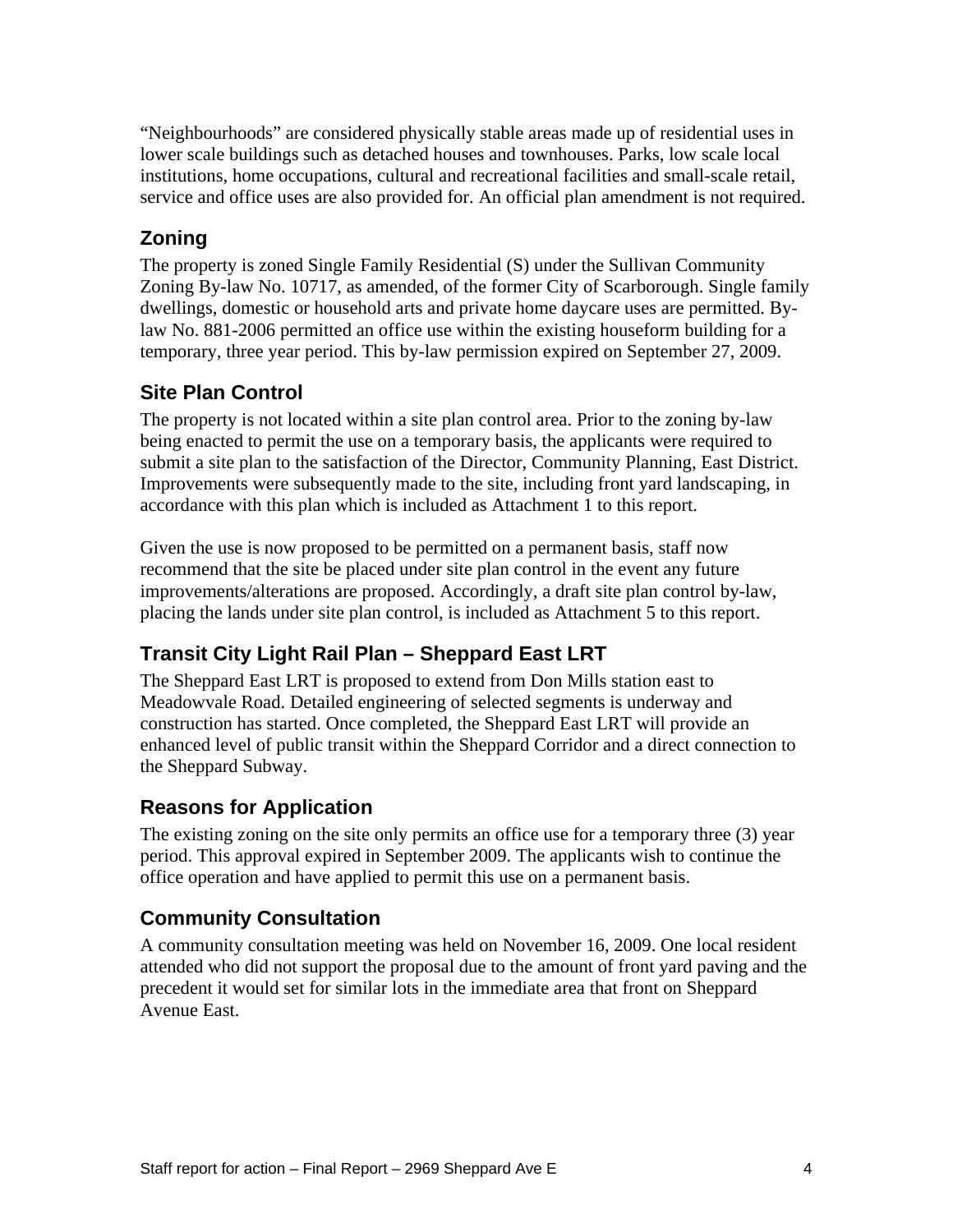# **Agency Circulation**

The application was circulated to all appropriate agencies and City divisions. Responses received have been used to assist in evaluating the application and to formulate appropriate by-law standards.

# **COMMENTS**

## **Land Use**

The office use has operated from within the existing houseform building for over three years. During this period, City staff are not aware of any complaints related to this use and the Owners have demonstrated that the use can operate in compatibility with adjacent land uses. Existing front yard landscaping is adequate and is comprised of a large Norway Maple tree surrounded by decorative stones, various perennials and shrubs and a seasonal decorative trellis feature.

The proposed draft zoning by-law (Attachment 4) maintains the same permissions, including the requirement that the office use only be permitted within the existing houseform building, but eliminates the three year time restriction.

## **Vehicular Access and Parking**

Full turn movements are presently available to the site. Construction of the Sheppard LRT will prevent full turn movements and result in right-in and right-out only turn movements. The applicants are aware of these future access restrictions.

Improvements were previously made to the site to provide sufficient on-site parking. The site specific zoning requires that a minimum of three parking spaces be provided. During the past three years that the use has operated from the site, City Planning has not been advised of any parking issues or complaints and on site parking appears to be adequate.

#### **Streetscape**

There are no existing street trees within the adjacent boulevard. The Sheppard streetscape will be designed in accordance with the detailed boulevard design related to the Sheppard East LRT.

#### **Tree Preservation**

A Norway Maple (42 cm diameter) located in the front yard is in good condition and qualifies for protection under the City's Private Tree By-law. The existing circular driveway and parking area were designed to preserve this tree and the available front yard landscaping surrounds the tree.

# **Conclusion**

It is recommended that the proposed zoning by-law, which will permit an office use to operate from within the existing houseform building on a permanent basis, be approved by Council. The office use has operated from the site for over three years and during this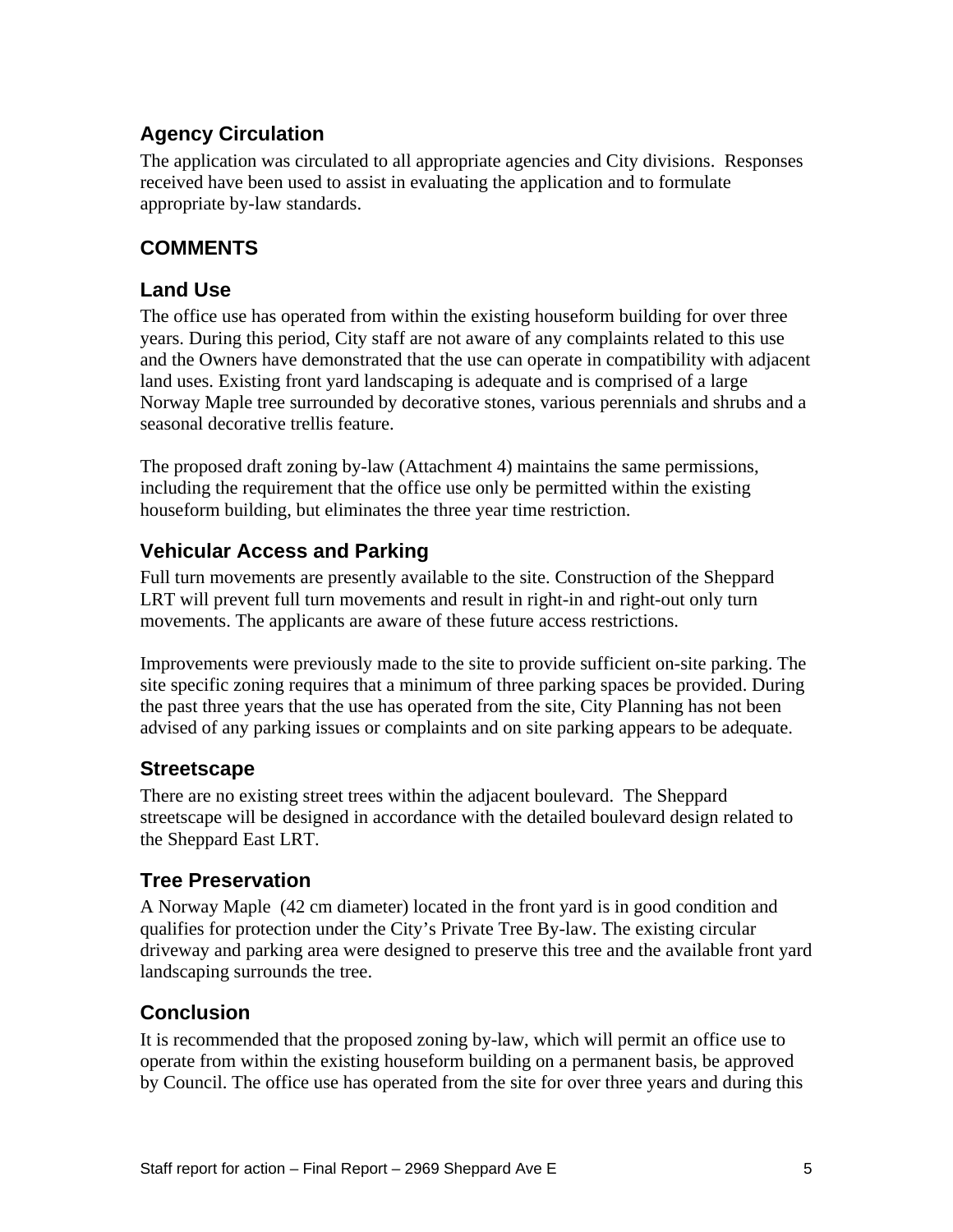time it has demonstrated that it is compatible with adjacent land uses and has no parking issues.

#### **CONTACT**

Doug Muirhead, Senior Planner Tel. No. (416) 396-7029 Fax No. (416) 396-4265 E-mail: dmuirhe@toronto.ca

## **SIGNATURE**

Allen Appleby, Director Community Planning, Scarborough District

#### **ATTACHMENTS**

Attachment 1: Site Plan Attachment 2: Zoning Attachment 3: Application Data Sheet Attachment 4: Draft Zoning By-law Amendment Attachment 5: Draft Site Plan Control By-law

 $\overline{\phantom{a}}$  , we can assume that the contract of  $\overline{\phantom{a}}$  , we can assume that the contract of  $\overline{\phantom{a}}$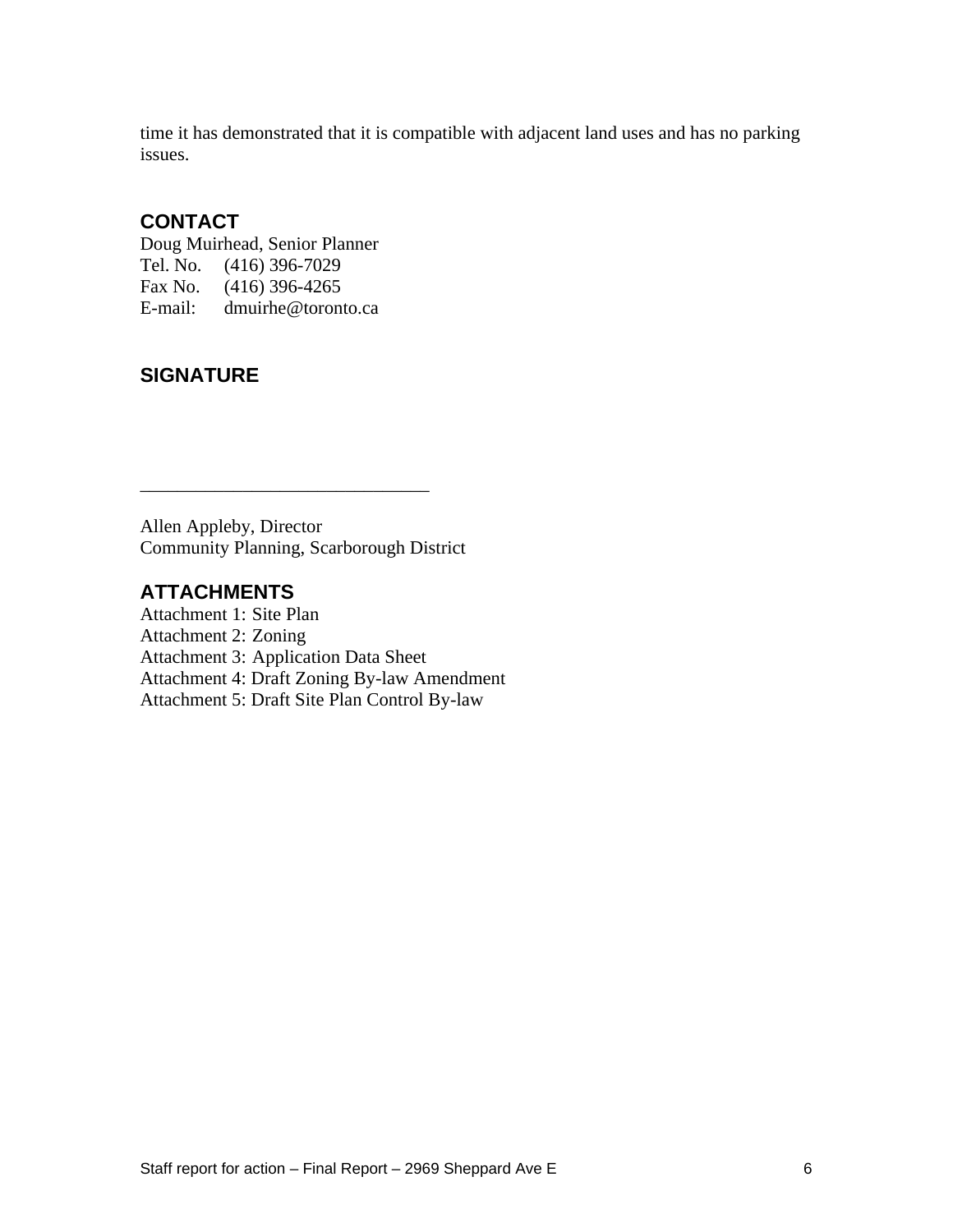#### **Attachment 1: Site Plan**

# **SHEPPARD AVENUE EAST**



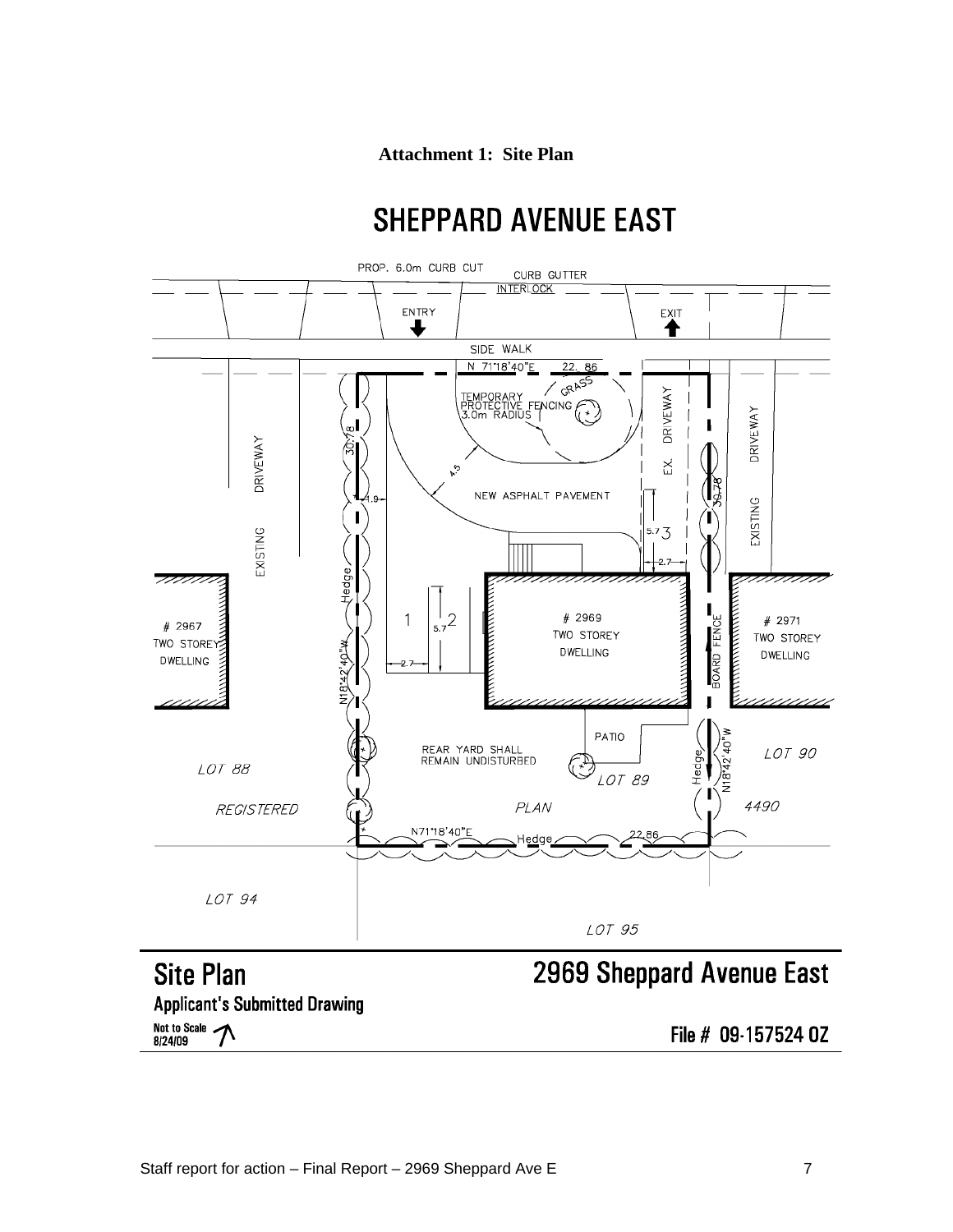

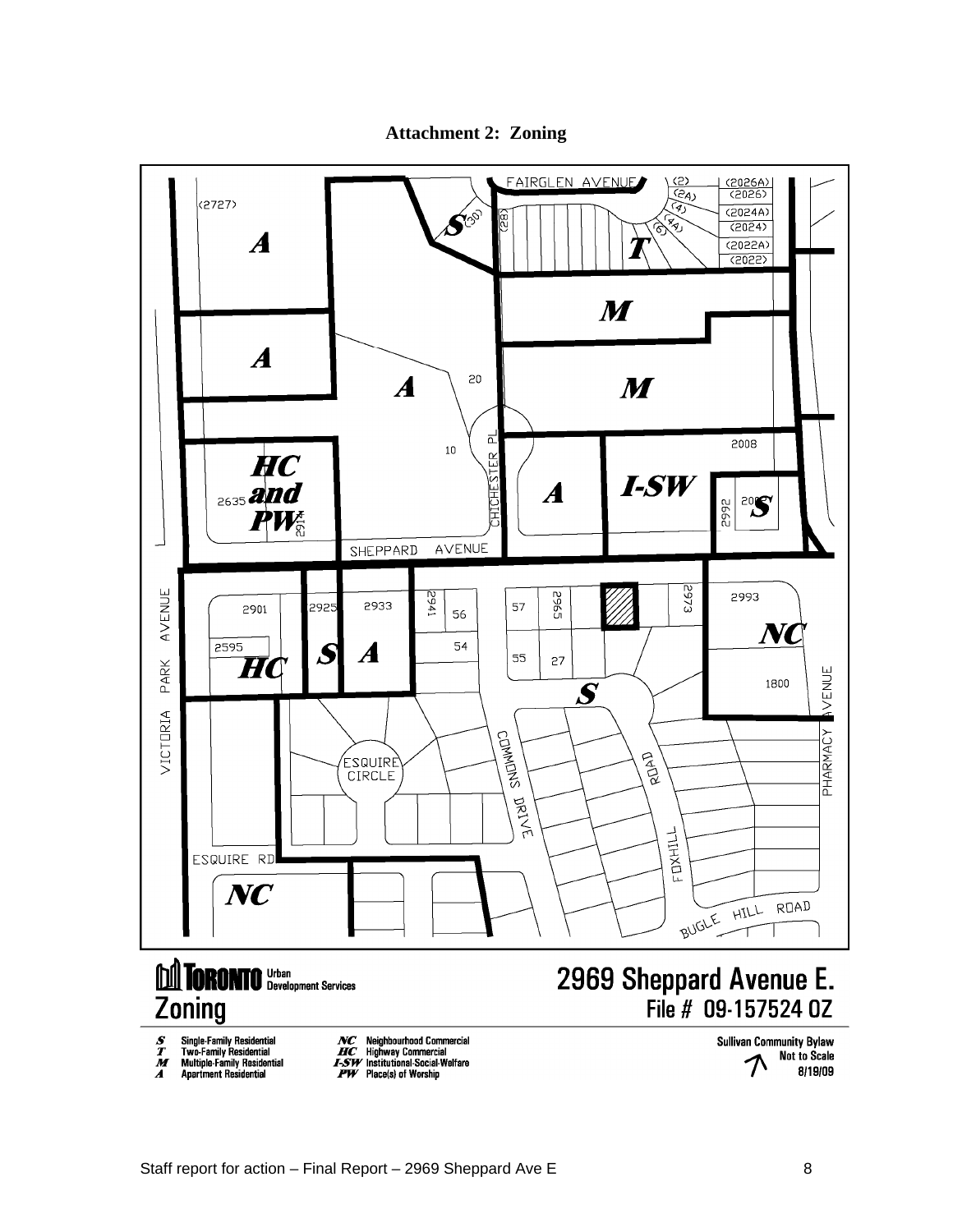| <b>Sheet</b><br><b>Attachment 3:</b><br>. .<br><b>Application Data</b> |  |
|------------------------------------------------------------------------|--|
|------------------------------------------------------------------------|--|

| Application Type                   | Rezoning                                                                                                              |                               | <b>Application Number:</b>                     |                      | 09 157524 ESC 40 OZ |
|------------------------------------|-----------------------------------------------------------------------------------------------------------------------|-------------------------------|------------------------------------------------|----------------------|---------------------|
| Details                            | Rezoning, Standard                                                                                                    |                               | <b>Application Date:</b>                       |                      | August 13, 2009     |
|                                    |                                                                                                                       |                               |                                                |                      |                     |
| Municipal Address:                 |                                                                                                                       | 2969 SHEPPARD AVE E           |                                                |                      |                     |
| Location Description:              |                                                                                                                       | PL 4490 LT89 ** GRID E4003    |                                                |                      |                     |
| Project Description:               | To rezone the property to permit a permanent commercial office use (previously permitted<br>as a temporary use only). |                               |                                                |                      |                     |
| <b>Applicant:</b>                  | Agent:                                                                                                                |                               | <b>Architect:</b>                              | Owner:               |                     |
| 2030578 ONTARIO INC                | Karl Robson                                                                                                           |                               | n/a                                            |                      | 2030578 ONTARIO INC |
| PLANNING CONTROLS                  |                                                                                                                       |                               |                                                |                      |                     |
|                                    |                                                                                                                       |                               |                                                |                      |                     |
| <b>Official Plan Designation:</b>  | Neighbourhoods                                                                                                        |                               | Site Specific Provision: n/a                   |                      |                     |
| Zoning:                            |                                                                                                                       | Single Family Residential (S) | <b>Historical Status:</b>                      | no                   |                     |
| Height Limit (m):                  | 9 m                                                                                                                   |                               | Site Plan Control Area:                        | no                   |                     |
| PROJECT INFORMATION                |                                                                                                                       |                               |                                                |                      |                     |
| Site Area (sq. m):                 |                                                                                                                       | 703.6                         | Height:<br>Storeys:                            |                      |                     |
| Frontage (m):                      |                                                                                                                       | 22.86                         | Metres:                                        | $\overline{0}$       |                     |
| Depth (m):                         |                                                                                                                       | 30.78                         |                                                |                      |                     |
| Total Ground Floor Area (sq. m):   |                                                                                                                       | 113.5                         |                                                |                      | <b>Total</b>        |
| Total Residential GFA (sq. m):     |                                                                                                                       | $\overline{0}$                |                                                | Parking Spaces:      |                     |
| Total Non-Residential GFA (sq. m): |                                                                                                                       | 227                           |                                                | <b>Loading Docks</b> |                     |
| Total GFA (sq. m):                 |                                                                                                                       | 227                           |                                                |                      |                     |
| Lot Coverage Ratio (%):            |                                                                                                                       | 16.13                         |                                                |                      |                     |
| Floor Space Index:                 |                                                                                                                       | 0.32                          |                                                |                      |                     |
| <b>DWELLING UNITS</b>              |                                                                                                                       |                               | FLOOR AREA BREAKDOWN (upon project completion) |                      |                     |
| Tenure Type:                       |                                                                                                                       |                               |                                                | <b>Above Grade</b>   | <b>Below Grade</b>  |
| Rooms:                             | $\Omega$                                                                                                              | Residential GFA (sq. m):      |                                                | $\overline{0}$       |                     |
| Bachelor:                          | $\overline{0}$                                                                                                        | Retail GFA (sq. m):           |                                                | $\overline{0}$       |                     |
| 1 Bedroom:                         |                                                                                                                       | Office GFA (sq. m):           |                                                | 227                  |                     |
| 2 Bedroom:                         | - 0                                                                                                                   | Industrial GFA (sq. m):       |                                                | $\overline{0}$       |                     |
| $3 + Bedroom:$                     |                                                                                                                       |                               | Institutional/Other GFA (sq. m):               | $\overline{0}$       |                     |
| Total Units:                       |                                                                                                                       |                               |                                                |                      |                     |
|                                    |                                                                                                                       |                               |                                                |                      |                     |

# **CONTACT: PLANNER NAME: Doug Muirhead, Senior Planner**

| $\gamma$ aff report for action – Final Report – 2969 Sheppard<br>.<br>iu Ave<br>— 1 |  |  |
|-------------------------------------------------------------------------------------|--|--|
|                                                                                     |  |  |

**TELEPHONE: (416) 396-7029**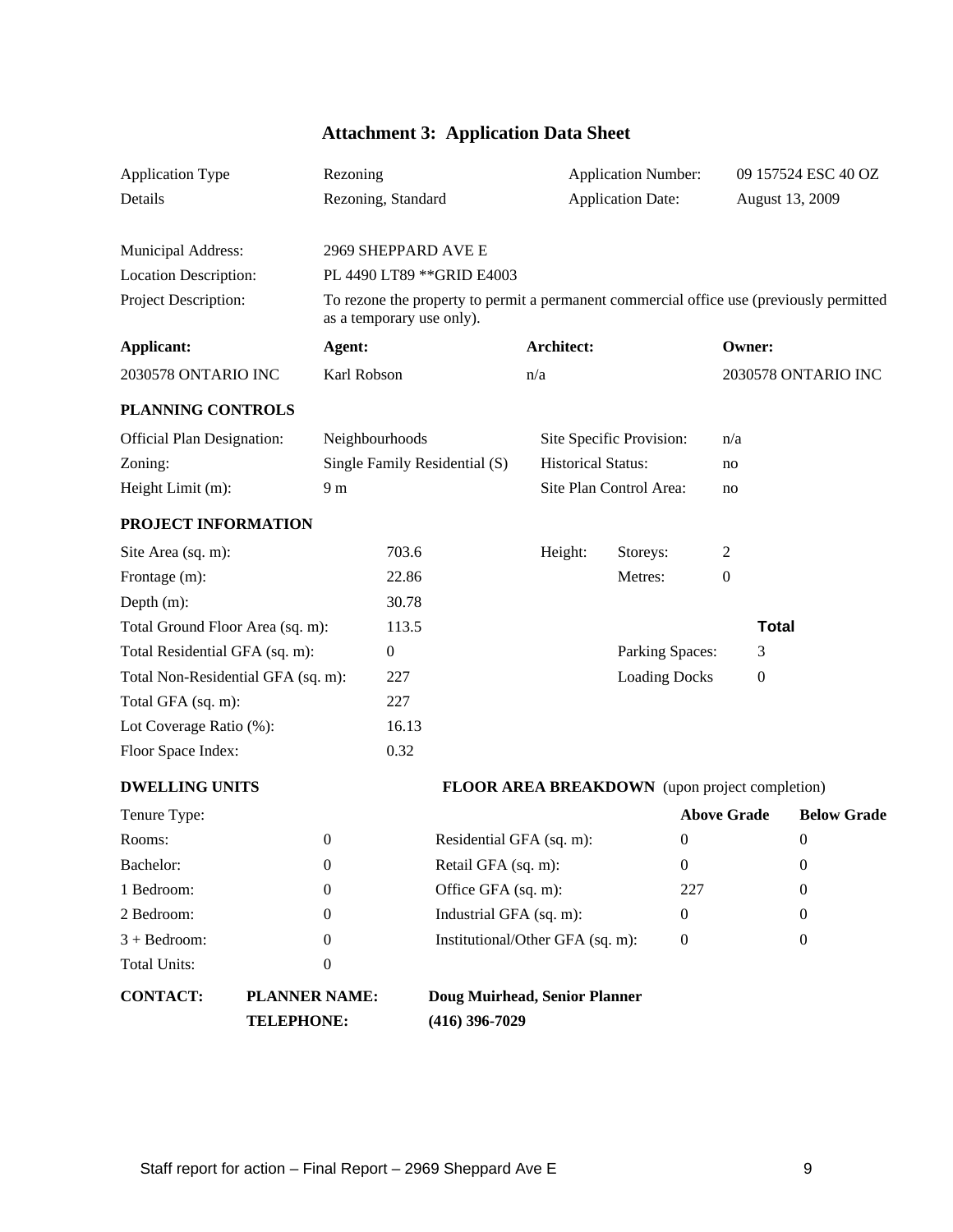#### **Attachment 4: Draft Zoning By-law Amendment**

Authority: Scarborough Community Council Item ~ [or Report No. ~, Clause No. ~] as adopted by City of Toronto Council on  $\sim$ , 20 $\sim$ Enacted by Council:  $\sim$ , 20 $\sim$ 

#### **CITY OF TORONTO**

**Bill No. ~**

#### **BY-LAW No. ~-2010**

#### **To amend Sullivan Zoning By-law No. 10717, as amended, With respect to the lands municipally known as, 2969 Sheppard Avenue East**

WHEREAS authority is given to Council by Section 34 of the *Planning Act*, R.S.O. 1990, c.P. 13, as amended, to pass this By-law; and

WHEREAS Council of the City of Toronto has provided adequate information to the public and has held at least one public meeting in accordance with the *Planning Act*;

The Council of the City of Toronto HEREBY ENACTS as follows:

- **1. SCHEDULE "C", EXCEPTIONS LIST**, is amended by deleting and replacing Exception 32 as follows:
	- 32. On those lands identified as Exception No. 32, on Schedule "C", the following provisions shall apply:
		- (a) Additional Permitted Uses

Office uses within the house form building existing on the date of the passing of the by-law.

- (b) Three **parking spaces** are required to be provided.
- (c) The provisions of Clause VII, Sections 1.1 and 1.2 shall not apply.

#### ENACTED AND PASSED this  $\sim$  day of  $\sim$ , A.D. 2010.

DAVID R. MILLER, SALLI S. WATKISS,

Mayor City Clerk

(Corporate Seal)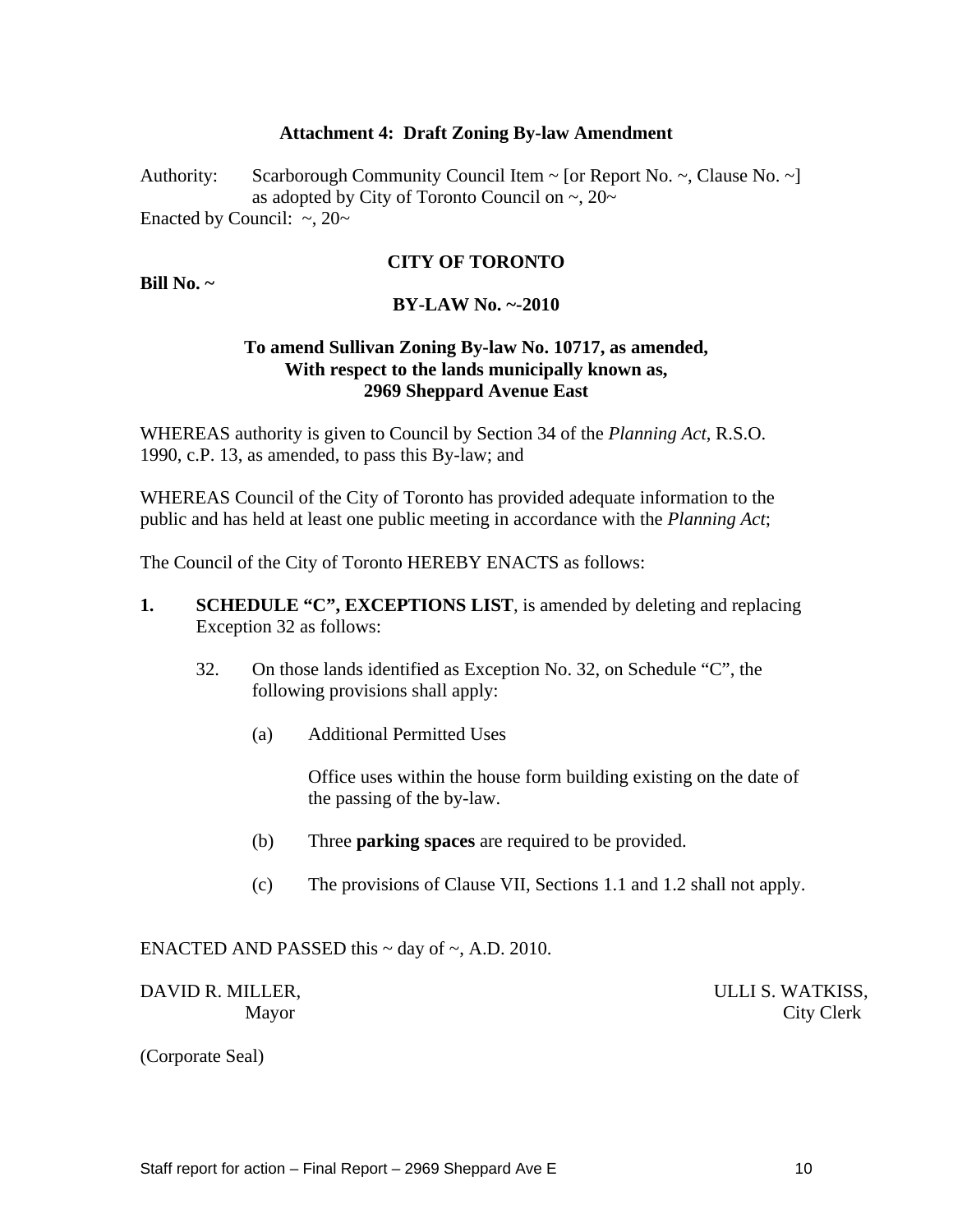#### **Attachment 5: Draft Site Plan Control By-law**

Authority: Scarborough Community Council Report No. ~, Clause No. ~ as adopted by City of Toronto Council on ~, 2010 Enacted by Council: ~, 2010

#### **CITY OF TORONTO**

**Bill No. ~**

#### **BY-LAW No. ~**

#### **To designate a Site Plan Control Area ( Sullivan Community).**

WHEREAS authority is given to Council by Section 41 of the *Planning Act*, R.S.O. 1990, c.P. 13, as amended, and Section 114 of the *City of Toronto Act, 2006*, to designate the whole or any part of the area covered by an Official Plan as a Site Plan Control Area;

The Council of the City of Toronto HEREBY ENACTS as follows:

**1.** By-law No. 21319 is amended by designating the land shown outlined by a heavy black line on Schedule '1' of this By-law as a Site Plan Control Area.

ENACTED AND PASSED this  $\sim$  day of  $\sim$ , A.D. 2010.

DAVID R. MILLER, SERVICE SERVICE SERVICE S. WATKISS Mayor City Clerk

(Corporate Seal)